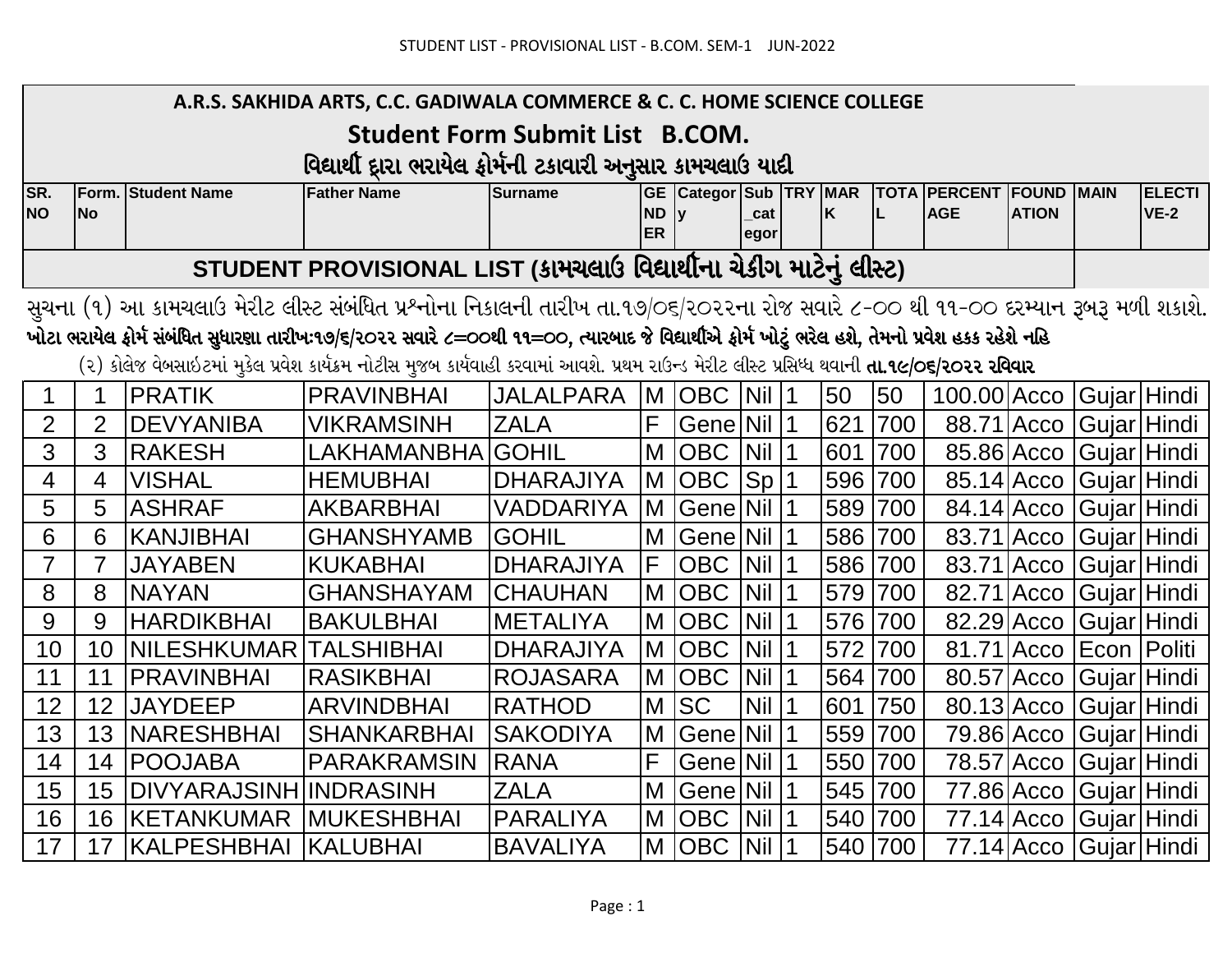| SR.<br><b>NO</b> | Form.<br><b>No</b> | <b>Student Name</b> | <b>Father Name</b> | <b>Surname</b>   | <b>GE</b><br><b>ND</b> | <b>Categor</b> |             | Sub TRY MAR | K   |     | <b>TOTA PERCENT</b><br><b>AGE</b> | <b>FOUND</b><br><b>ATION</b> | <b>MAIN</b> | <b>ELECTI</b><br>$VE-2$ |
|------------------|--------------------|---------------------|--------------------|------------------|------------------------|----------------|-------------|-------------|-----|-----|-----------------------------------|------------------------------|-------------|-------------------------|
|                  |                    |                     |                    |                  | <b>ER</b>              |                | cat<br>egor |             |     |     |                                   |                              |             |                         |
| 18               | 18                 | <b>KARANKUMAR</b>   | <b>BALDEVBHAI</b>  | <b>ZAMPADIYA</b> | M                      | <b>OBC</b>     | $Nil$  1    |             | 531 | 700 | 75.86 Acco                        |                              | Gujar Hindi |                         |
| 19               | 19                 | <b>KISHAN</b>       | <b>NAGARBHAI</b>   | <b>MER</b>       | M                      | <b>OBC</b>     | $Nil$  1    |             | 528 | 700 | 75.43 Acco                        |                              | Gujar Hindi |                         |
| 20               | 20                 | <b>AJAYBHAI</b>     | <b>BATUKBHAI</b>   | <b>GOSALIYA</b>  | M                      | <b>OBC</b>     | <b>Nil</b>  | 1           | 526 | 700 | 75.14 Acco                        |                              | Gujar Hindi |                         |
| 21               | 21                 | <b>VISHNUBHAI</b>   | <b>BALDEVBHAI</b>  | <b>GOHIL</b>     | M                      | <b>OBC</b>     | <b>Nil</b>  | 1           | 524 | 700 | 74.86 Acco                        |                              | Gujar Hindi |                         |
| 22               | 22                 | <b>SONAL</b>        | <b>HARSHUKHBH</b>  | <b>BAVALIYA</b>  | F                      | <b>OBC</b>     | <b>Nil</b>  |             | 522 | 700 | 74.57 Acco                        |                              | Gujar Hindi |                         |
| 23               | 23                 | <b>JAYESHBHAI</b>   | <b>DALSUKHBHAI</b> | <b>DABHI</b>     | M                      | <b>OBC</b>     | <b>Nil</b>  | $\vert$ 1   | 520 | 700 | 74.29 Acco                        |                              | Gujar Hindi |                         |
| 24               | 24                 | <b>DIVYABEN</b>     | <b>MUKESHBHAI</b>  | <b>LOLADIYA</b>  | F                      | <b>OBC</b>     | <b>Nil</b>  | $\vert$ 1   | 519 | 700 | 74.14 Acco                        |                              | Gujar Hindi |                         |
| 25               | 25                 | <b>PRADIPBHAI</b>   | <b>SURESHBHAI</b>  | <b>RANGPARA</b>  | M                      | <b>OBC</b>     | Nil         |             | 511 | 700 | 73.00 Acco                        |                              | Gujar Hindi |                         |
| 26               | 26                 | <b>NILAMBEN</b>     | <b>BHARATBHAI</b>  | <b>GOVINDIYA</b> | F                      | <b>OBC</b>     | <b>Nil</b>  | $\vert$ 1   | 509 | 700 | 72.71 Acco                        |                              | Gujar Hindi |                         |
| 27               | 27                 | <b>LALJI BHAI</b>   | <b>BECHARBHAI</b>  | <b>LIMBADIYA</b> | M                      | <b>OBC</b>     | <b>Nil</b>  | 1           | 507 | 700 | 72.43 Acco                        |                              | Gujar Hindi |                         |
| 28               | 28                 | <b>JAYSHREEBA</b>   | <b>MAHENDRASIN</b> | <b>ZALA</b>      | F                      | Gene           | <b>Nil</b>  |             | 540 | 750 |                                   | 72.00 Acco                   | Gujar Hindi |                         |
| 29               | 29                 | <b>AAKASHBHAI</b>   | <b>RANJITBHAI</b>  | <b>GOVINDIYA</b> | M                      | <b>OBC</b>     | <b>Nil</b>  |             | 502 | 700 | 71.71 Acco                        |                              | Gujar Hindi |                         |
| 30               | 30                 | <b>MANISH</b>       | <b>KIRATBHAI</b>   | <b>DABHI</b>     | M                      | <b>OBC</b>     | Nil 1       |             | 491 | 700 |                                   | 70.14 Acco                   | Gujar Hindi |                         |
| 31               | 31                 | <b>AMITBHAI</b>     | <b>KESHABHAI</b>   | <b>DHARAJEEY</b> | M                      | <b>OBC</b>     | $Nil$  1    |             | 491 | 700 |                                   | 70.14 Acco                   | Gujar Hindi |                         |
| 32               | 32                 | <b>NILESHBHAI</b>   | <b>PRAVINBHAI</b>  | <b>PARNALIYA</b> | M                      | <b>OBC</b>     | Nil         |             | 489 | 700 | 69.86 Acco                        |                              | Gujar Hindi |                         |
| 33               | 33                 | <b>HARKISHAN</b>    | <b>RAMESHBHAI</b>  | <b>METALIYA</b>  | M                      | <b>OBC</b>     | $Nil$  1    |             | 489 | 700 |                                   | 69.86 Acco                   | Gujar Hindi |                         |
| 34               | 34                 | <b>NIKULKUMAR</b>   | <b>BHAVANBHAI</b>  | <b>SHIYALIYA</b> | M                      | <b>OBC</b>     | <b>Nil</b>  |             | 488 | 700 | 69.71 Acco                        |                              | Gujar Hindi |                         |
| 35               | 35                 | <b>UMANGBHAI</b>    | <b>PANKAJBHAI</b>  | <b>DADHANIYA</b> | M                      | Gene           | Nil         |             | 470 | 700 | 67.14 Acco                        |                              | Gujar Hindi |                         |
| 36               | 36                 | <b>JAYDIP</b>       | <b>SARDULBHAI</b>  | <b>MADHAR</b>    | M                      | <b>OBC</b>     | <b>Nil</b>  |             | 464 | 700 | 66.29 Acco                        |                              | Gujar Hindi |                         |
| 37               | 37                 | <b>AMITBHAI</b>     | <b>VITTHALBHAI</b> | <b>KUKADIYA</b>  | M                      | <b>OBC</b>     | <b>Nil</b>  | $\vert$ 1   | 463 | 700 | 66.14 Acco                        |                              | Gujar Hindi |                         |
| 38               | 38                 | <b>HARSHADBHAI</b>  | <b>HIRABHAI</b>    | <b>BAVALIYA</b>  | M                      | <b>OBC</b>     | <b>Nil</b>  |             | 459 | 700 | 65.57 Acco                        |                              | Gujar Hindi |                         |
| 39               | 39                 | <b>SANGITABEN</b>   | <b>BHARATBHAI</b>  | <b>MENIYA</b>    | F                      | <b>OBC</b>     | <b>Nil</b>  |             | 458 | 700 | 65.43 Acco                        |                              | Gujar Hindi |                         |
| 40               | 40                 | <b>NANDINIBEN</b>   | <b>BHARATBHAI</b>  | <b>PARMAR</b>    | F                      | <b>OBC</b>     | Nil         |             | 458 | 700 | $65.43$ Acco                      |                              | Gujar Hindi |                         |
| 41               | 41                 | <b>GAUTAMBHAI</b>   | <b>DINESHBHAI</b>  | <b>PARMAR</b>    | M                      | <b>OBC</b>     | <b>Nil</b>  |             | 458 | 700 | 65.43 Acco                        |                              | Gujar Hindi |                         |
| 42               | 42                 | <b>GAUTAMBHAI</b>   | <b>LALJIBHAI</b>   | <b>PARMAR</b>    | M                      | <b>SC</b>      | Nil         | 1           | 456 | 700 |                                   | 65.14 Acco                   | Gujar Hindi |                         |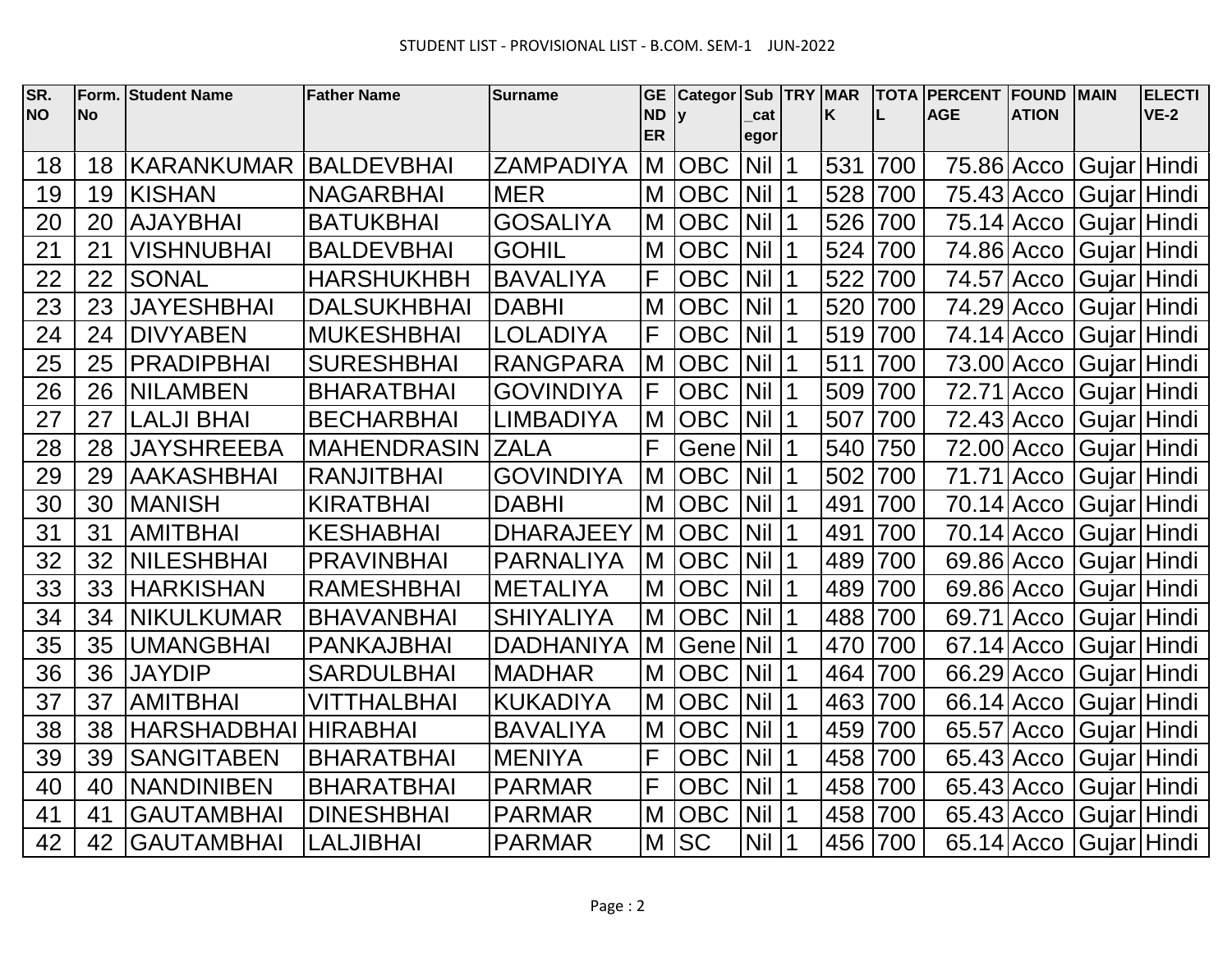| SR.       | Form.     | <b>Student Name</b> | <b>Father Name</b> | <b>Surname</b>   | <b>GE</b>              | <b>Categor</b> |             | Sub   TRY   MAR |     |     | <b>TOTA PERCENT</b><br><b>AGE</b> | <b>FOUND</b>                  | <b>MAIN</b> | <b>ELECTI</b><br><b>VE-2</b> |
|-----------|-----------|---------------------|--------------------|------------------|------------------------|----------------|-------------|-----------------|-----|-----|-----------------------------------|-------------------------------|-------------|------------------------------|
| <b>NO</b> | <b>No</b> |                     |                    |                  | <b>ND</b><br><b>ER</b> | lv             | cat<br>egor |                 | K   |     |                                   | <b>ATION</b>                  |             |                              |
| 43        | 43        | <b>JAYRAJSINH</b>   | <b>HARDEVSINH</b>  | <b>ZALA</b>      | M                      | Gene           | Nil         | $\vert$ 1       | 455 | 700 | 65.00 Acco                        |                               | Gujar Hindi |                              |
| 44        | 44        | <b>MANISHABEN</b>   | <b>NILESHBHAI</b>  | <b>MORI</b>      | F                      | <b>OBC</b>     | Nil 1       |                 | 451 | 700 | 64.43 Com                         |                               | Gujar Hindi |                              |
| 45        | 45        | <b>PARVATBHAI</b>   | <b>MANSUKHBHAI</b> | <b>MER</b>       | M                      | <b>OBC</b>     | <b>Nil</b>  | $\vert$ 1       | 446 | 700 | 63.71                             | Com                           | Gujar Hindi |                              |
| 46        | 46        | <b>HASMUKH</b>      | <b>ISWARBHAI</b>   | <b>GABU</b>      | M                      | <b>OBC</b>     | <b>Nil</b>  | $\overline{11}$ | 441 | 700 | 63.00                             | Com                           | Gujar Hindi |                              |
| 47        | 47        | <b>VISHNU</b>       | <b>BHARATBHAI</b>  | <b>ANIYALIYA</b> | M                      | <b>OBC</b>     | <b>Nil</b>  | $\overline{11}$ | 438 | 700 | 62.57 Com                         |                               | Gujar Hindi |                              |
| 48        | 48        | <b>PIYUSHBHAI</b>   | <b>MAHIPATBHAI</b> | <b>PARNALIYA</b> | M                      | <b>OBC</b>     | <b>Nil</b>  | $\vert$ 1       | 437 | 700 | 62.43 Com                         |                               | Gujar Hindi |                              |
| 49        | 49        | <b>HITENBHAI</b>    | <b>VINU BHAI</b>   | <b>SAPARA</b>    | M                      | <b>OBC</b>     | <b>Nil</b>  | $\overline{11}$ | 426 | 700 | 60.86 Com                         |                               | Gujar Hindi |                              |
| 50        | 50        | <b>MANSIBEN</b>     | <b>NILESHBHAI</b>  | <b>MORI</b>      | F                      | <b>OBC</b>     | <b>Nil</b>  | $\vert$ 1       | 416 | 700 | 59.43 Com                         |                               | Gujar Hindi |                              |
| 51        | 51        | <b>MAHESH</b>       | <b>MANISHBHAI</b>  | <b>GANJELIYA</b> | M                      | <b>OBC</b>     | <b>Nil</b>  | $\vert$ 1       | 414 | 700 | 59.14 Com                         |                               | Gujar Hindi |                              |
| 52        | 52        | <b>ALPESHBHAI</b>   | <b>JAYESHBHAI</b>  | <b>PARMAR</b>    | M                      | <b>OBC</b>     | <b>Nil</b>  | $\vert$ 1       | 413 | 700 | 59.00 Com                         |                               | Gujar Hindi |                              |
| 53        | 53        | <b>PRANAVPURI</b>   | <b>MAHESHPURI</b>  | <b>GOSWAMI</b>   | M                      | <b>OBC</b>     | <b>Nil</b>  | $\overline{11}$ | 405 | 700 | 57.86 Com                         |                               | Gujar Hindi |                              |
| 54        | 54        | <b>RAJDIPBHAI</b>   | <b>GANPATBHAI</b>  | <b>DHORALIYA</b> | M                      | <b>OBC</b>     | <b>Nil</b>  | $\vert$ 1       | 403 | 700 | 57.57 Com                         |                               | Gujar Hindi |                              |
| 55        | 55        | <b>VISHALBHAI</b>   | <b>RAMESHBHAI</b>  | <b>BOLANIYA</b>  | M                      | <b>OBC</b>     | <b>Nil</b>  | $\vert$ 1       | 401 | 700 | 57.29 Com                         |                               | Gujar Hindi |                              |
| 56        | 56        | <b>PRAKASH</b>      | <b>VINODBHAI</b>   | <b>RATHOD</b>    | M                      | <b>SC</b>      | <b>Nil</b>  | $\vert$ 1       | 401 | 700 | 57.29 Com                         |                               | Gujar Hindi |                              |
| 57        | 57        | <b>NAVGHANBHAI</b>  | <b>KALUBHAI</b>    | <b>GABU</b>      | M                      | <b>OBC</b>     | <b>Nil</b>  | $\vert$ 1       | 395 | 700 | 56.43 Com                         |                               | Gujar Hindi |                              |
| 58        | 58        | <b>KETANBHAI</b>    | <b>BHUPATBHAI</b>  | <b>ANIYALIYA</b> | M                      | <b>OBC</b>     | <b>Nil</b>  | $\vert$ 1       | 394 | 700 | 56.29 Com                         |                               | Gujar Hindi |                              |
| 59        | 59        | <b>SURESHBHAI</b>   | <b>RATNABHAI</b>   | LAMBARIYA        | M                      | <b>OBC</b>     | <b>Nil</b>  | $\vert$ 1       | 393 | 700 | 56.14 Com                         |                               | Gujar Hindi |                              |
| 60        | 60        | VISHALKUMAR         | <b>DALSUKHBHAI</b> | <b>MITHAPARA</b> | M                      | <b>OBC</b>     | <b>Nil</b>  | 11              | 380 | 700 | 54.29 Com                         |                               | Gujar Hindi |                              |
| 61        | 61        | <b>MEHULBHAI</b>    | <b>VASHRAMBHAI</b> | <b>BAVALIYA</b>  | M                      | <b>OBC</b>     | <b>Nil</b>  | $\overline{11}$ | 377 | 700 | 53.86 Com                         |                               | Gujar Hindi |                              |
| 62        | 62        | <b>JAYDIPBHAI</b>   | <b>DEVUBHAI</b>    | <b>DHORALIYA</b> | M                      | <b>OBC</b>     | <b>Nil</b>  | $\vert$ 1       | 365 | 700 | 52.14 Com                         |                               | Gujar Hindi |                              |
| 63        | 63        | <b>REENABEN</b>     | <b>RANABHAI</b>    | <b>SHEKH</b>     | F                      | <b>OBC</b>     | <b>Nil</b>  | $\vert$ 1       | 360 | 700 | 51.43 Com                         |                               | Gujar Hindi |                              |
| 64        | 64        | <b>KISHAN</b>       | JAGDISHBHAI        | <b>ANIYALIYA</b> | M                      | <b>OBC</b>     | <b>Nil</b>  | 1               | 349 | 700 |                                   | 49.86   Busin   Gujar   Hindi |             |                              |
| 65        | 65        | <b>JITESHBHAI</b>   | <b>ARVINDBHAI</b>  | <b>MAKAVANA</b>  | M                      | <b>OBC</b>     | <b>Nil</b>  |                 | 348 | 700 | 49.71                             | Busin Gujar Hindi             |             |                              |
| 66        | 66        | <b>BHOOMI</b>       | <b>BHARATBHAI</b>  | <b>CHAVDA</b>    | F                      | <b>OBC</b>     | <b>Nil</b>  | $\overline{11}$ | 343 | 700 |                                   | 49.00 Busin Gujar Hindi       |             |                              |
| 67        | 67        | <b>BHAVIK</b>       | <b>RAMESHBHAI</b>  | <b>BAVALIYA</b>  | M                      | <b>OBC</b>     | <b>Nil</b>  | $\vert$ 1       | 342 | 700 |                                   | 48.86 Busin Gujar Hindi       |             |                              |